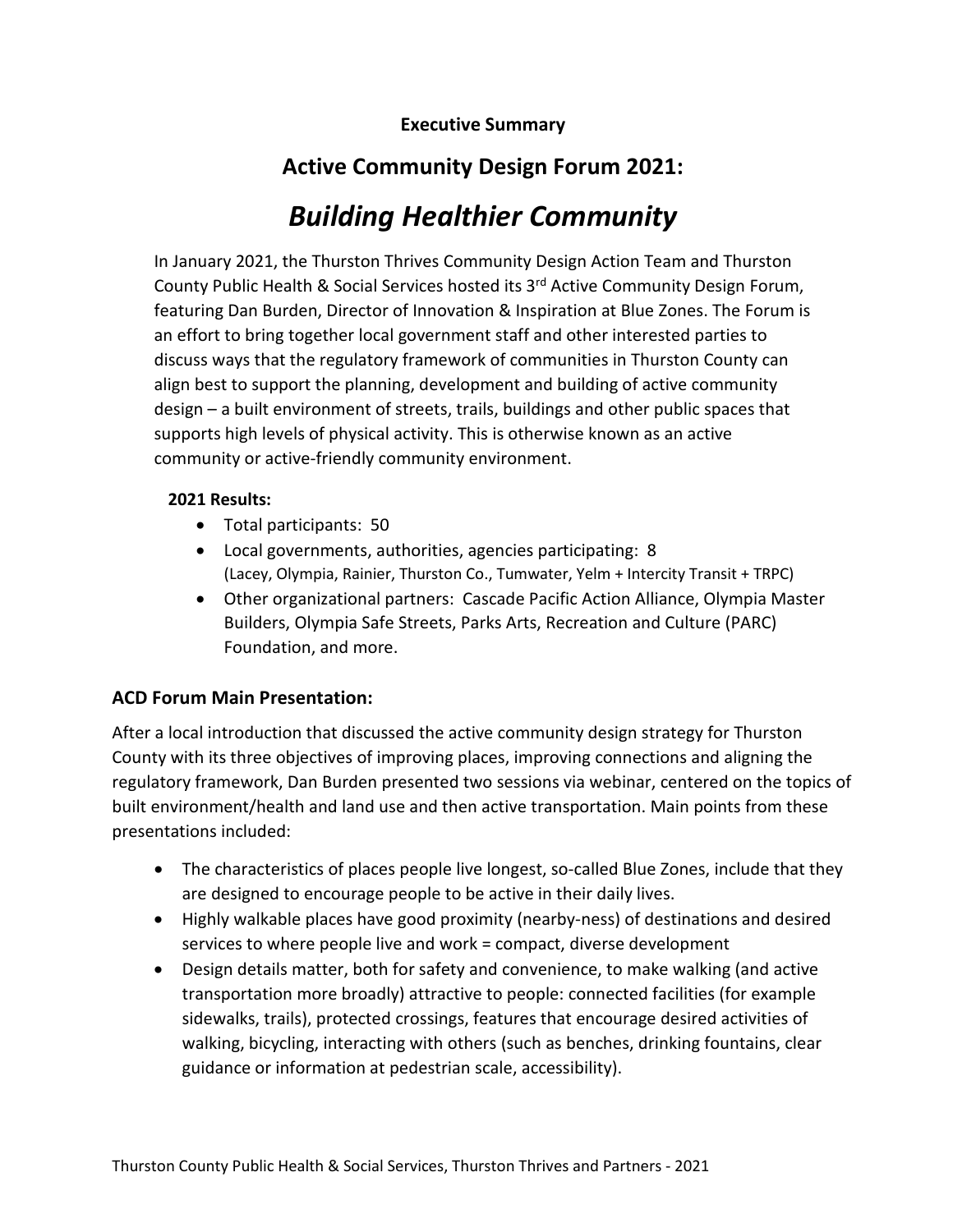• These characteristics support many other community goals - economic, social (such as aging-in-place), and environmental – as well the public health objectives ranging from increased physical activity and reduced injuries to several other areas of overall health in a community.

The extended workshop presentation event (1/27/21) featured a similar introduction and presentation, but was followed by workshops for staff on three topics and assisted by other Blue Zones staff and Mark Fenton, affiliate of the Pedestrian/Bicycle Information Center, HSRC, UNC

- 1. Crossing safety, especially at roundabout intersections
- 2. Trail design, challenges and opportunities
- 3. Walkable/Bicycleable Community How to Make It Happen

Details of the findings from these workshop sessions are provided below.

#### **Active Community Design Workshop Session Group Summaries:**

#### **1. Crossing Safety, at Roundabouts**

**Roundabouts contribute to walkability by reducing vehicle speeds while keeping traffic (including pedestrians) moving.** 

**What difficulties arise?** (known in literature; experienced in local communities)

- Especially on major streets with high traffic volumes (busy), which often results in a two-lane roundabout design: can create ADA issues; trouble getting traffic to stop or to develop breaks/gaps in traffic; multiple threats with two lanes
- Near schools: without a traffic, vehicles don't stop
- Roundabouts can be challenging for people on bikes.

#### **How can design mitigate these challenges?**

Major Streets:

- Pedestrian islands
- Central island is domed and allows larger vehicles to drive over top
- Color differentiation on pavement to slow vehicles down
- Raised crosswalk
- Really good lighting
- Curb extensions

At/Near Schools:

- Can include flashing beacons that students and other pedestrians can activate
- Pedestrian crossing flags
- School crossing guards

Other bicycling/pedestrian improvements in design:

- Protected bike lane, separating people bicycling from people walking
- Add a bike rail for persons on bikes to stop/pause for traffic without getting off bike.

Thurston County Public Health & Social Services, Thurston Thrives and Partners - 2021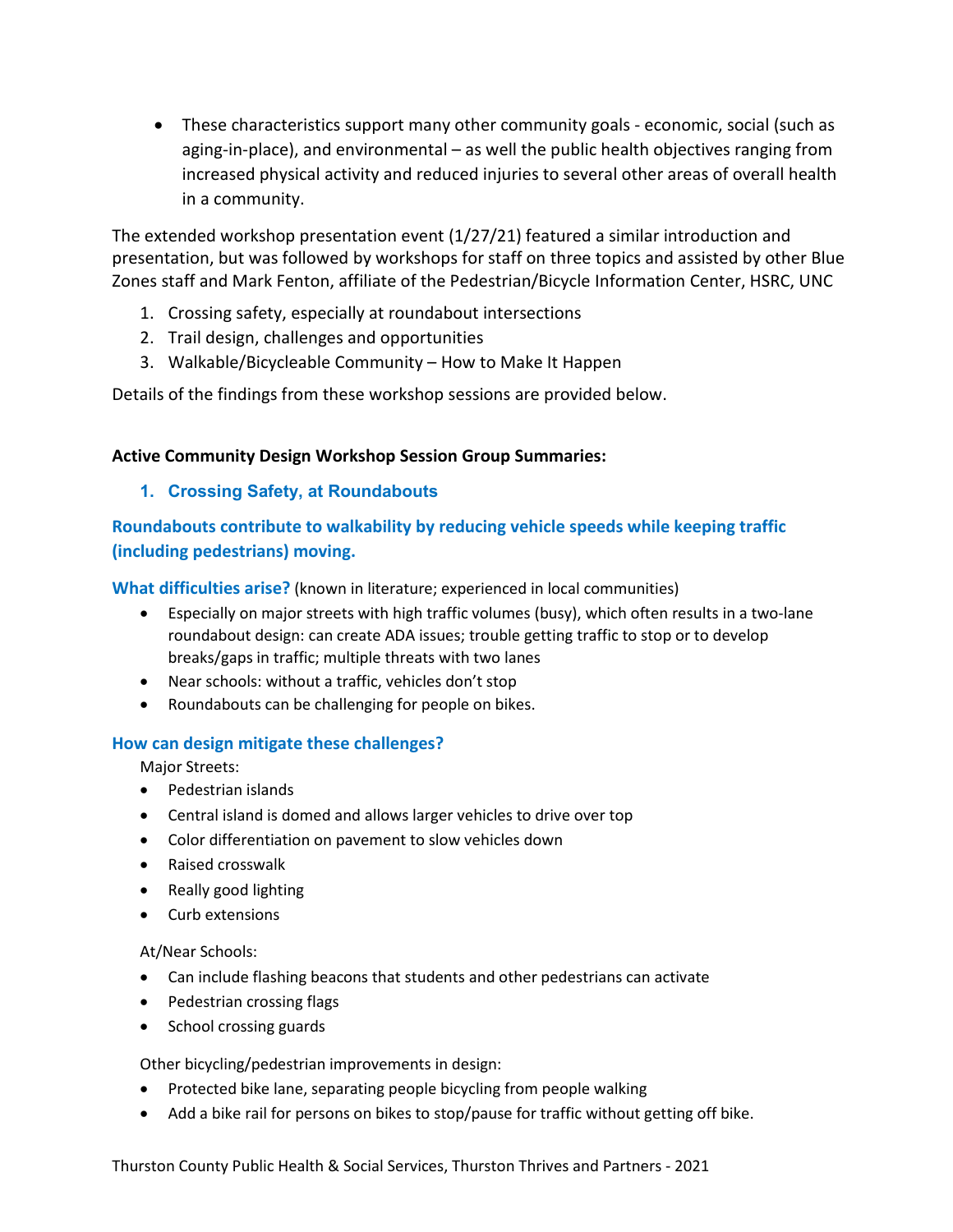## **2. Trail Design: Challenges and Opportunities – participating**

## **What challenges are coming about as we build more trails in our communities? (especially interface roads, busier streets)**

- For built out community, difficult to align trails where we want them do go constrained by limited existing ROW - Not a lot of existing property to construct trails
- Need more frequent nodes/access points along trail to provide greater community access by foot, bike, or transit
- Need for bicycle network planning to connect more people via street network to trail system
- Parking issues in neighborhoods when trailhead aren't available to provide convenient access for people outside neighborhoods. Parking isn't available in urban & rural areas where there is demand; some roadway shoulders are used, especially in more rural areas, but many are not official parking for trail users. Can create conflicts with businesses, and also poses safety issues (people exiting vehicles at edge of narrow roadway; or creating sight distance problems for adjacent trail crossing)
- At present, no major street crossings on Tumwater trails.

## **What solutions have been working for trails with regard to these challenges?**

- Trail crossing points need more prominent landing areas with park like features and better aesthetics, park benches, placemaking
- Roadways need design features (signs, flashing beacons, pavement surface, etc.) to warn motorists of a soon to be encountered trail crossing - to make them more prominent
- Rectangular Rapid Flashing Beacon (RRFB) at Woodland Trail crossing of Fones Road.
- Parallel street routes can be preferred in some areas to avoid potential unsafe situations on-trail good surveillance – but pose other challenges
- Landscaping design and CPTED concepts are important for creating a sense of security/safety rather than an overgrown corridor.
- Maintenance is key to foster respect within the environment and may encourage more desirable trail behaviors
- Add a bike rail for persons on bikes to stop/pause for traffic at crossings without getting off bike.

## **What trail features or design elements are most significant to supporting active transportation?**

- Need balance between natural vegetation and openness to anticipate traffic and other safety issues
- They need to be Multi use support a variety of modes
- Navigation generally more and better (posting with signage and providing maps)
- Grade and slope make it easy to ride/walk on more accessible for all ages and abilities

## **3. Walkable/Bicycleable Community – How to Make It Happen**

## **What's going great and what's a big challenge**

• Challenge: Cost – it can be a shocker